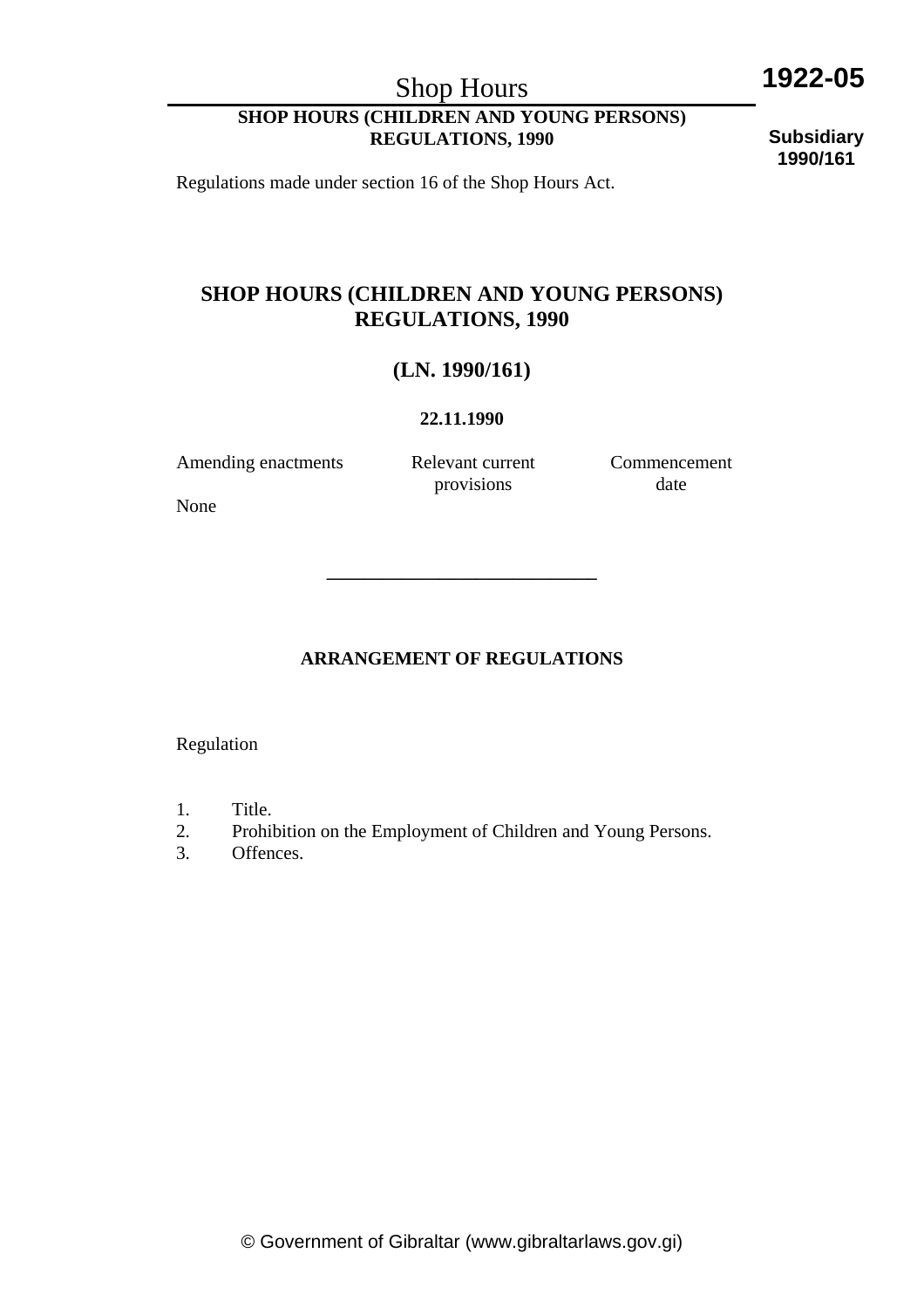# **1922-05**

# Shop Hours

**SHOP HOURS (CHILDREN AND YOUNG PERSONS) REGULATIONS, 1990** 

**Subsidiary 1990/161**